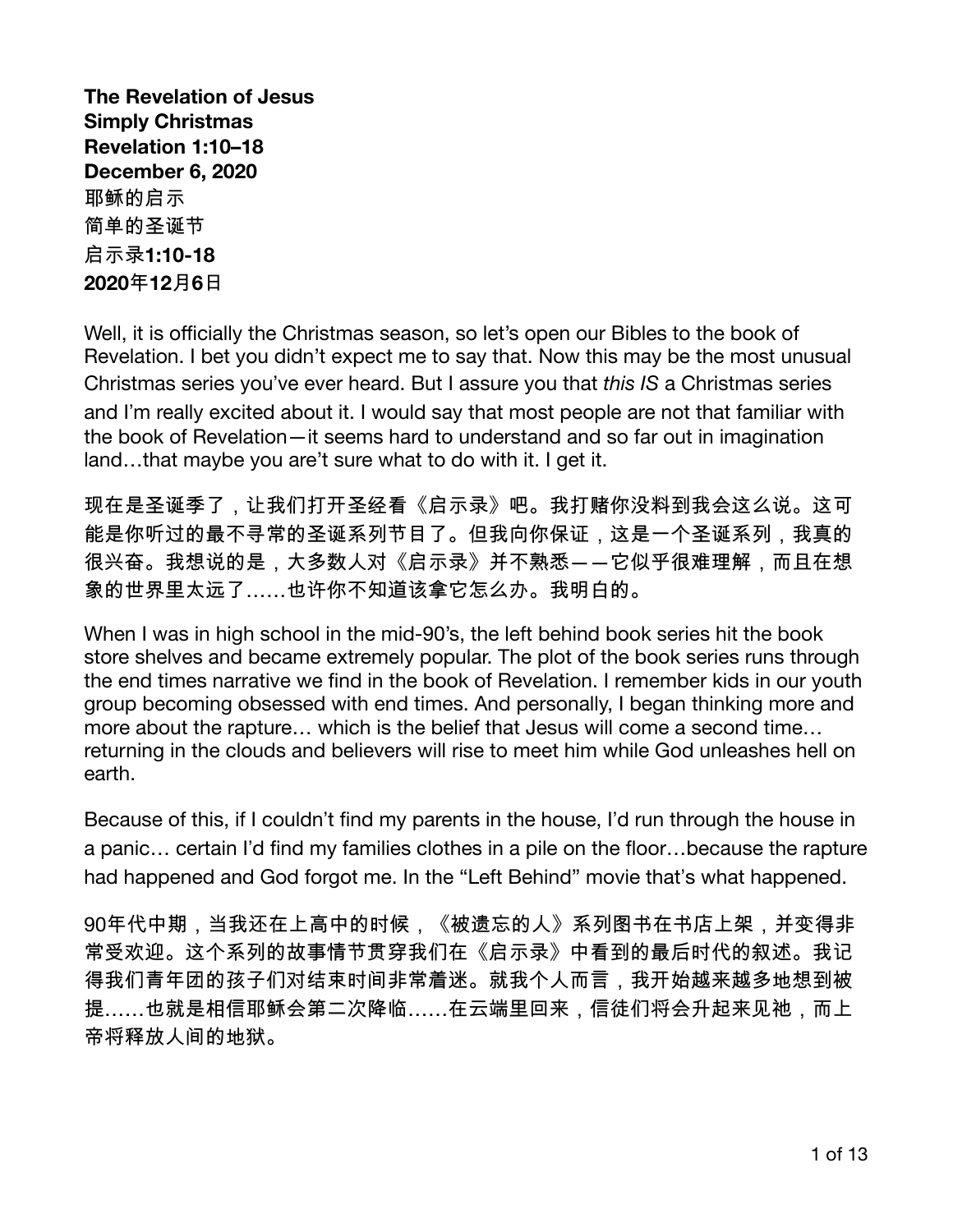因此,如果我在屋里找不到我的父母,我就会慌慌张张地在屋子里跑来跑去,肯定会在 地板上发现家人的衣服堆成一堆,因为狂喜发生了,上帝把我忘了。在电影《留守》 中,这就是发生的事情。

Well today...The topic of the second coming of Jesus remains the focus of many people and ministries around the world. And while we may not be obsessed with it at our church, we may have the tendency to fall into the opposite category... Rarely thinking about the second coming of Christ. But get this: the second coming of Christ is the most talked about doctrine in the Bible. The Bible talks about the first coming of Christ 129 times. Yet it talks about the second coming... 329 times and we rarely mention it. For every 1 prophecy in the Bible concerning Christ's first advent, there are 8 that talk about his second. And by the way, the **advent** of something means that it's finally here.

今天,耶稣再来的话题仍然是世界上许多人和事工关注的焦点。虽然我们在教会中可能 不会对它着迷,但我们可能倾向于落入相反的类别……很少考虑基督的第二次降临。但 你要知道:基督的第二次降临是圣经中谈论最多的教义。圣经中有129次提到基督的第一 次降临。然而,书中谈到第二次降临…329次,我们却很少提及。圣经中每1个预言是关 于基督的第一次降临,就有8个预言是关于基督的第二次降临。顺便说一句,某物的出现 意味着它终于出现了。

So to really understand his first advent (or arrival) you need to see it through lens of his second advent, which is what the book of Revelation is about. The bad news is that we don't have time for a full series through Revelation-that's on my future sermon wish-list-but I wanted to take the next 4 weeks as we head into Christmas to look at glimpses of Jesus seen in the book of Revelation in this series called, Simply Christmas. Well let's dive right in and Check out the first verse...

所以要真正理解他的第一次降临(或到来),你需要从他第二次降临的角度来看待,这就是 《启示录》的内容。 坏消息是我们没有时间通过启示录进行完整的系列讨论(我的布道 愿望清单上已经列出了这一点),但是我想在接下来的四个星期里进入圣诞节,看看耶 稣在圣诞节中所见的一瞥。 这个系列的《启示录》叫做简单的圣诞节。 好吧,让我们深 入一下,看看第一节经文...

The revelation of Jesus Christ, which God gave him to show to his servants the things that must soon take place. He made it known by sending his angel to his servant John, **Revelation 1:1** 

耶稣基督的启示,就是 神赐给他,叫他将必要快成的事指示他的众仆人。他就差遣使 者晓谕他的仆人约翰。启示录1:1

"Revelation" means "unveiling." The revelation of Jesus Christ....The question is this: is Jesus the one doing the unveiling, or is it Jesus himself who is being unveiled? Is it the revelation of Jesus, or a revelation by Jesus (of something else)? And the answer is...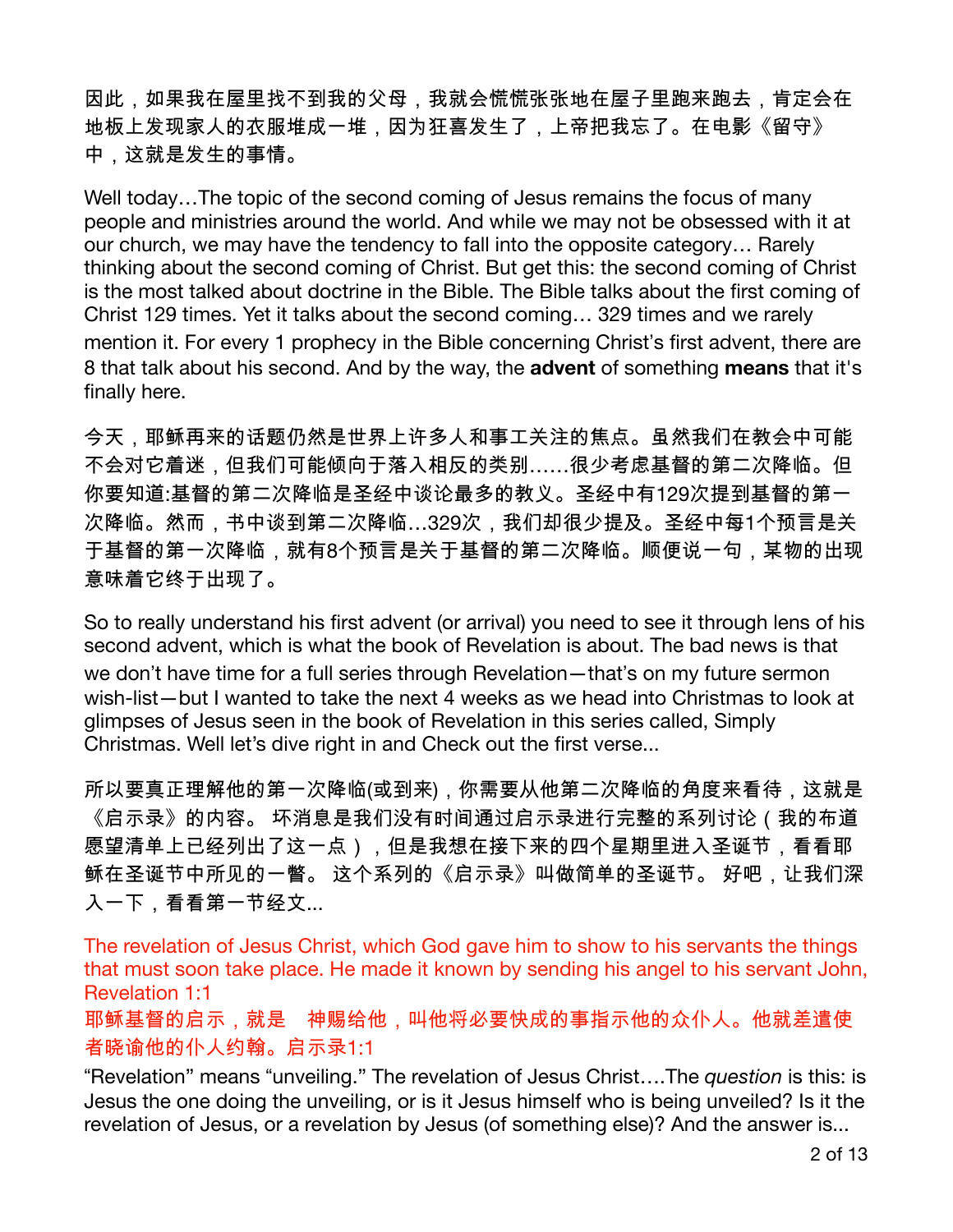yes. In fact, scholars say the way it is written in Greek is ambiguous, because what follows is both a revelation of Jesus and also a revelation from Jesus about the things that must soon take place. The main point of Revelation is not to give you a specific timeline of events...the point is to pull back the curtain of history so you can see the powers at work behind the politics on earth.

"启示"的意思是"揭幕。"耶稣基督的启示……问题是:是耶稣揭开了面纱,还是耶稣自己 揭开了面纱?是耶稣的启示,还是启示来自耶稣(其他的启示)?答案是…是的。事实上,学 者们说,希腊文的书写方式是模棱两可的,因为接下来的,既是耶稣的启示,也是耶稣 对即将发生的事情的启示,《启示录》的重点不是给你一个具体的事件时间表,而是拉开 历史的帷幕,让你看到地球上政治背后的力量。

People read the book of Revelation – with all the dragons and beasts and imagine it as this imaginary fantasy-world. But what it's doing is looking at world through spiritual eyes to show you the powers at work behind what we see. It's actually the most accurate depiction of the world you'll ever see. It's the unveiling. The unmasking of what is really going on — the unveiling of both the powers at work in the world and Jesus's power above them all. Think of the book of Revelation as Jesus getting unveiled for who he truly is. And as we look around the world today...The ones who seem to have power actually have none; the one who seems to have none is shown to have it all.

人们读了《启示录》中所有的龙和野兽,把它想象成这个虚构的幻想世界。但它所做的 是通过属灵的眼睛看世界,向你展示我们所看到的背后的力量。这实际上是你所见过的 对世界最精确的描绘。揭幕。揭开正在发生的事情的真相――揭开在世界上工作的力量 和耶稣在这一切之上的能力。你可以把《启示录》看成是耶稣揭开他真实面目的过程。 当我们看看今天的世界……那些看起来有权力的人实际上没有权力;似乎什么都不懂的 人,实际上却拥有一切。

You see, the church at this point in history is not doing very well—especially John, the author of Revelation. All of the Apostles have been martyred, except for John, and he's exiled on the island of Patmos, the Roman equivalent of Alcatraz. Nero had made Christians the scapegoat for a number of Rome's disasters and used that as a pretext for hunting them down and killing them. And one of his successors, Domitian, was preparing to increase the persecution, unless Christians agreed to worship Caesar as Lord, which of course they couldn't and wouldn't do.

你看,教会在历史上这个时候做得不是很好,尤其是《启示录》的作者约翰。除了约 翰,所有的使徒都殉道了,他被流放到拔摩岛,相当于罗马的恶魔岛。尼禄把基督徒当 作罗马许多灾难的替罪羊,并以此为借口追捕和杀害基督徒。他的继任者之一,多米蒂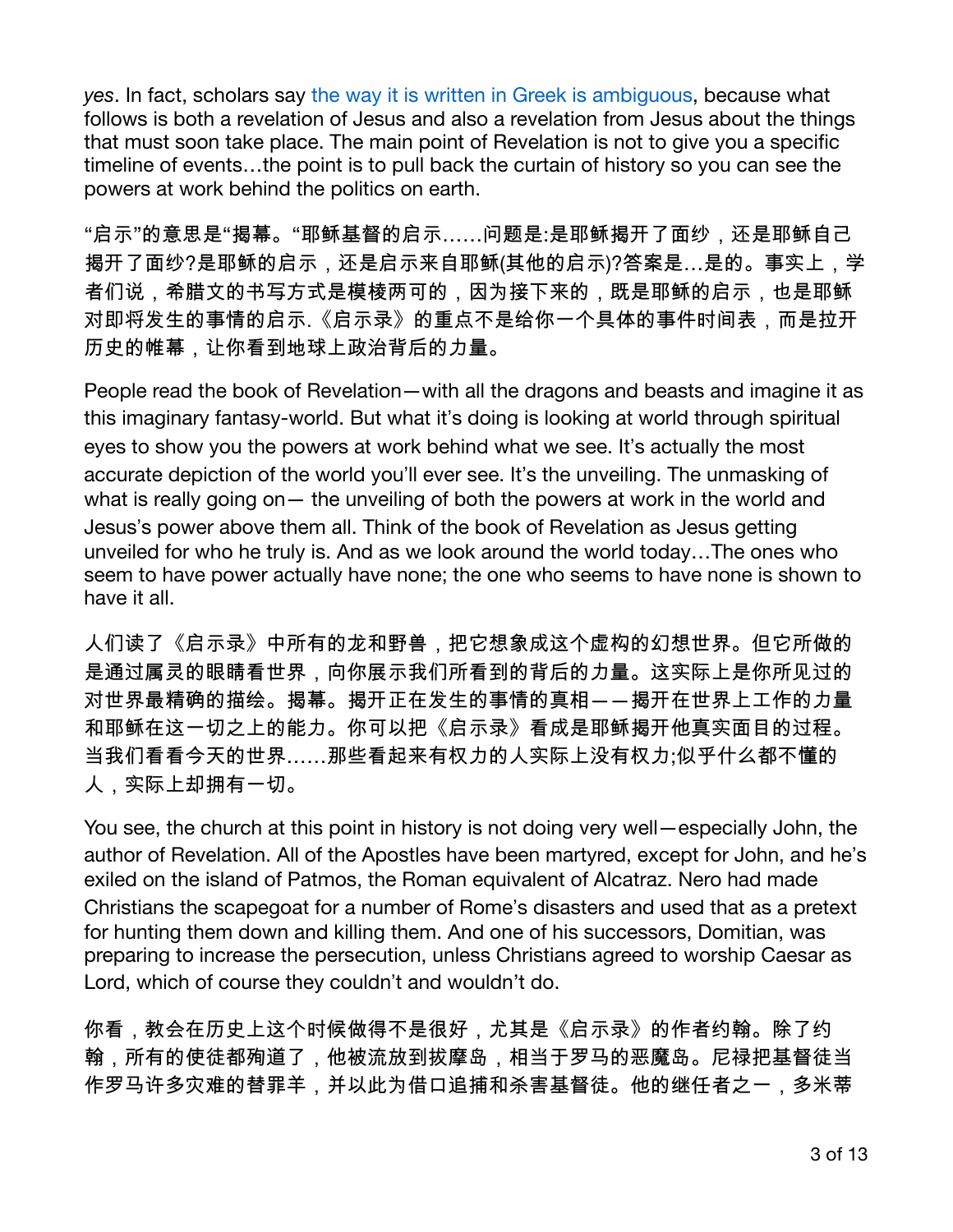安,准备加大迫害力度,除非基督徒同意将凯撒奉为上帝,当然他们不能也不会这样 做。

So from Patmos, Jesus appears to John and gives him a revelation of who he is and what he is doing in all of this. Now, today in America we are not facing the same kinds of persecution. It's not illegal where we live to follow Jesus, but regardless, we wrestle with many of the same questions. Many of you are facing overwhelming circumstances. You can see storm beginning to swell in your life. Maybe it's through an illness. Walking through divorce. An addiction you can't shake. A problem with your kids. Or maybe it's just a storm of anxiety or depression that hovers over your life!

所以从拔摩岛,耶稣向约翰显现,启示他祂是谁,祂在这一切中做了什么。今天,在美 国,我们不再面临同样的迫害。在我们居住的地方,跟随耶稣并不违法。但无论如何, 我们都在努力解决许多相同的问题。你们很多人都面临着巨大的压力。你可以看到生活 中的风暴开始膨胀。也许是生病了。经历离婚。一种你无法摆脱的瘾。你的孩子有问 题。或者这只是一场笼罩在你生活中的焦虑或抑郁风暴!

And now, along comes Christmas, which is supposedly all about happiness and good cheer. But truth be told you can't stand this time of year, because it just reminds you of the empty place at your table... or the broken relationship that was supposed to last forever that didn't.

Maybe you are watching today ready to give up. You're not even sure why you are still watching. You certainly didn't come in looking for hope. You are long past that. John wrote this book for you. In verse 9 he says,

现在,圣诞节来临了,这应该是所有关于幸福和快乐。但说实话,你无法忍受每年的这 个时候,因为它只会让你想起餐桌上的空座位……或者是本应天长地久的感情却没有天 长地久。

也许你正在看着今天准备放弃。你甚至不知道为什么还在看。你当然不是来找希望的。 你早就过了那个年龄了。约翰为你写了这本书。在第9节他说,

9 I, John, your brother and partner in the tribulation and the kingdom and the patient endurance that are in Jesus, was on the island called Patmos on account of the word of God and the testimony of Jesus. 10 I was in the Spirit on the Lord's day, and I heard behind me a loud voice like a trumpet 11 saying, "Write what you see in a book and send it to the seven churches, to Ephesus and to Smyrna and to Pergamum and to Thyatira and to Sardis and to Philadelphia and to Laodicea." 12 Then I turned to see the voice that was speaking to me, and on turning I saw seven golden lampstands, 13 and in the midst of the lampstands one like a son of man, clothed with a long robe and with a golden sash around his chest.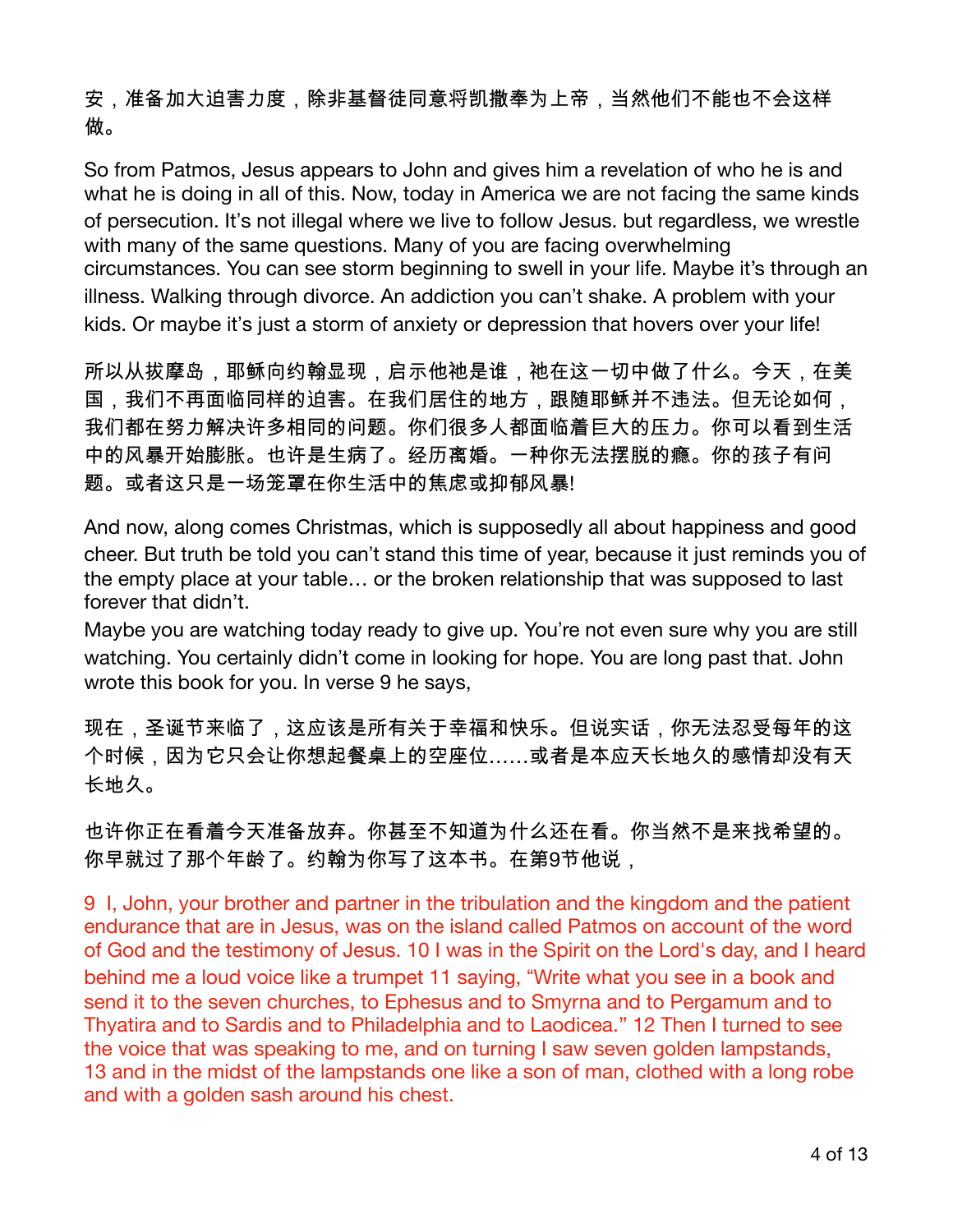9我约翰就是你们的弟兄,和你们在耶稣的患难、国度、忍耐里一同有分,为 神的道, 并为给耶稣作的见证,曾在那名叫拔摩的海岛上。

10 当主日,我被圣灵感动,听见在我后面有大声音如吹号,说:

11 "你所看见的,当写在书上,达与以弗所、士每拿、别迦摩、推雅推喇、撒狄、非拉 铁非、老底嘉那七个教会。"12 我转过身来,要看是谁发声与我说话。既转过来,就看 见七个金灯台。13 灯台中间有一位好像人子,身穿长衣,直垂到脚,胸间束着金带。

These are images that point to Jesus being the high priest, 这些形象表明耶稣是大祭 司.

14 The hairs of his head were white, like white wool, like snow. His eyes were like a flame of fire, 15 his feet were like burnished bronze, refined in a furnace, and his voice was like the roar of many waters. 16 In his right hand he held seven stars, from his mouth came a sharp two-edged sword, and his face was like the sun shining in full strength.

14 他的头与发皆白,如白羊毛、如雪,眼目如同火焰,

15 脚好像在炉中锻炼光明的铜,声音如同众水的声音。

16 他右手拿着七星,从他口中出来一把两刃的利剑,面貌如同烈日放光。These are all symbols of ultimate power and control. White hair in those days symbolized wisdom; so saying he had brilliant white hair, like snow, means he's wiser than the wise; Having eyes of fire means his insight penetrates more deeply than the sharpest laser. Having a face brighter than the brightest sun; a voice is louder than the loudest ocean (which isn't just talking about volume, but also the fullness and immensity) meaning this is someone with power beyond what John can even imagine. His words are like a sword, which means they possess the ability to pierce, to separate into part, and to destroy. The seven stars he holds, we see in chapter 2, represent the churches, which, shows you that in the midst of all the turmoil, Jesus securely holds the church in his hands.

这些都是终极权力和控制的象征。在那个年代,白发象征着智慧;所以说他有一头雪白的 头发,意思是他比聪明的人更聪明。他有一双火眼金睛的眼睛,这意味着他的洞察力比 最锐利的激光穿透得更深。有一张比最明亮的太阳还要明亮的脸;一个声音比最大的海洋 还要响亮(这不仅仅指音量,还指的是无限和充实),意思是这个人的力量超过了约翰的想 象。他的言语就像一把剑,这意味着它具有刺穿、分裂和毁灭的能力。我们在第二章看 到,他所持的七星代表了教会,这告诉你,在所有的混乱中,耶稣安全地将教会握在他 的手中。

17 When I saw him, I fell at his feet as though dead...

## 17 我一看见,就仆倒在他脚前,像死了一样......

Now, keep in mind, this is the first time John has seen Jesus since the ascension, and Jesus and John had been the best of friends on earth. In fact, in his Gospel, John refers to himself as "the one that Jesus loved." John was like, "Jesus likes you, too...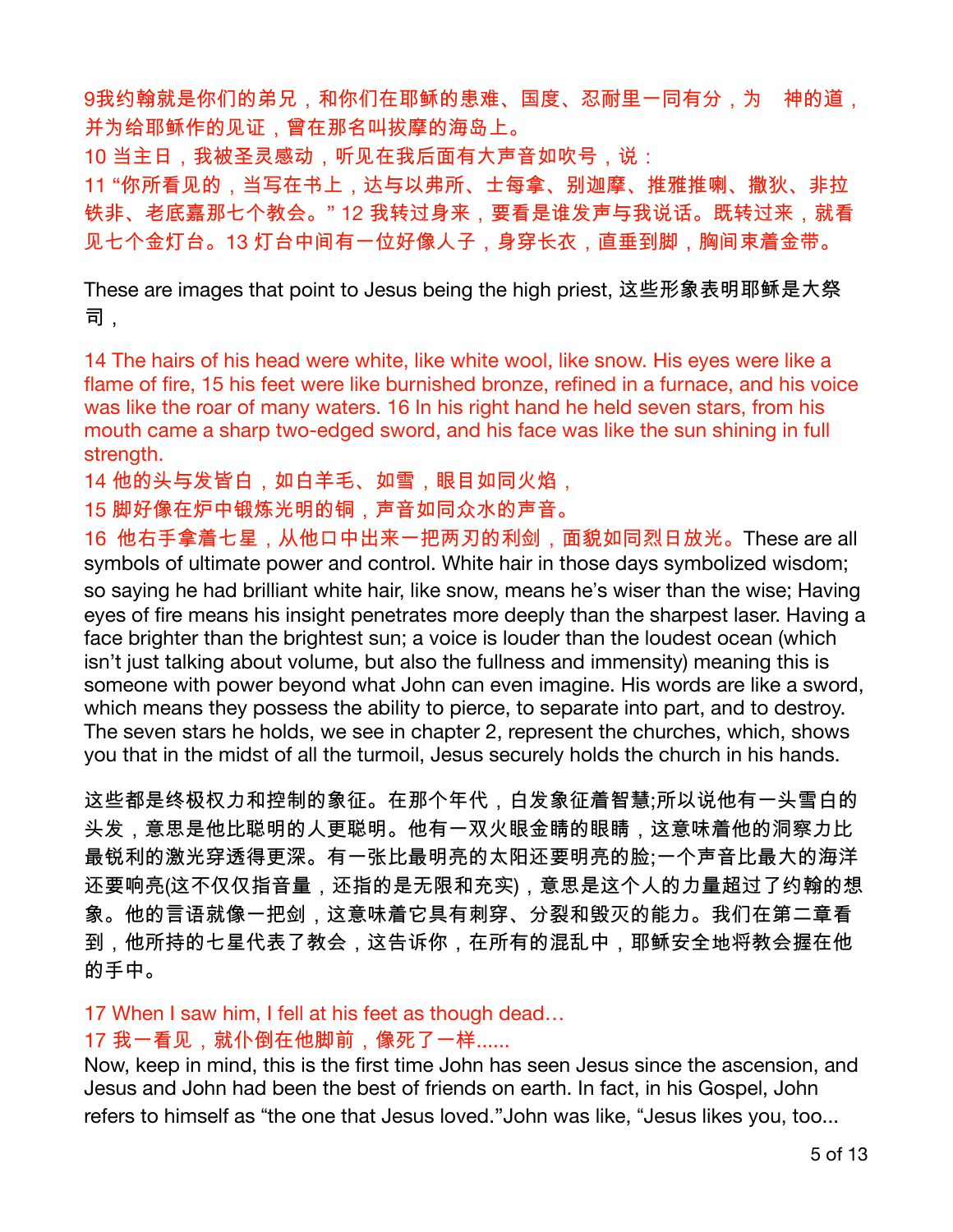but I'm his favorite." In actuality—saying 'the one Jesus that loves' is John's personal amazement that Jesus kept on loving him until the end despite how badly John had failed Jesus. The tense of the verb really implies, 'the one that Jesus kept on loving'. It's not expressing favoritism so much as John's amazement at Jesus's grace in his life.

现在,请记住,这是约翰自升天以来第一次见到耶稣,耶稣和约翰曾经是世上最好的朋 友。事实上,在他的福音中,约翰称自己是"耶稣所爱的人"。约翰说:"耶稣也喜欢 你……"但我是他的最爱。事实上,说"耶稣所爱的人"是约翰个人的惊奇,因为尽管约翰 辜负了耶稣,但耶稣仍然爱他到最后。动词的时态实际上暗示着"耶稣一直爱的那个 人"。这并不像约翰对耶稣在他生命中的恩典所感到的惊讶那样偏爱耶稣。

At the last supper, John says he reclined his head and leaned it back on Jesus' chest (John 13:23). I've got some guy friends that I feel pretty close to, but none that feel close enough that they would lean their head back on my chest during dinner. But do You know who would do that? My son. This is how John felt about Jesus. Suffice it to say, John and Jesus were close. And this is the first time they are seeing each other in almost 60 years. So, what does this reunion entail? Well... He falls at Jesus' feet as though he were dead. And that's not intended to be a figure of speech. He literally thought he was going to die.

在最后的晚餐,约翰说他把他的头靠在耶稣的胸前(约翰福音13:23)。我有一些男性朋 友,我觉得他们很亲近,但没有人会在吃饭时把头靠在我的胸前。但你知道谁会这么做 吗?我的儿子。这就是约翰对耶稣的感受。可以这样说,约翰和耶稣很亲密。这是他们近 60年来第一次见面。那么,这次团聚意味着什么呢?他倒在耶稣脚前,好像死了一样。这 并不是一种比喻。他真的以为自己要死了。

I remember as a kid, the picture of Jesus hanging on the wall of my Sunday school room. You might have seen the same one. It looked like an Olan Mills portrait. He had perfect skin. Full lips. Beautiful, braided Brooke-Shields hair. He had this expression... (like he'd just seen a bird fly by).

But my image of Jesus was this jobless guy with tears in his eyes who talked a lot about his feelings. I'm not sure where I get that image... Jesus was a carpenter... which means he would have been tuff and buff.

But that's not what we see here in Revelation. He's got wild hair, and a crazy look in his eye... even if you take it at face value, he's the kind of guy you'd never want to run into in a back alley—but when you understand all the symbolism you realize it's pointing to someone so powerful John feels like he is going to die.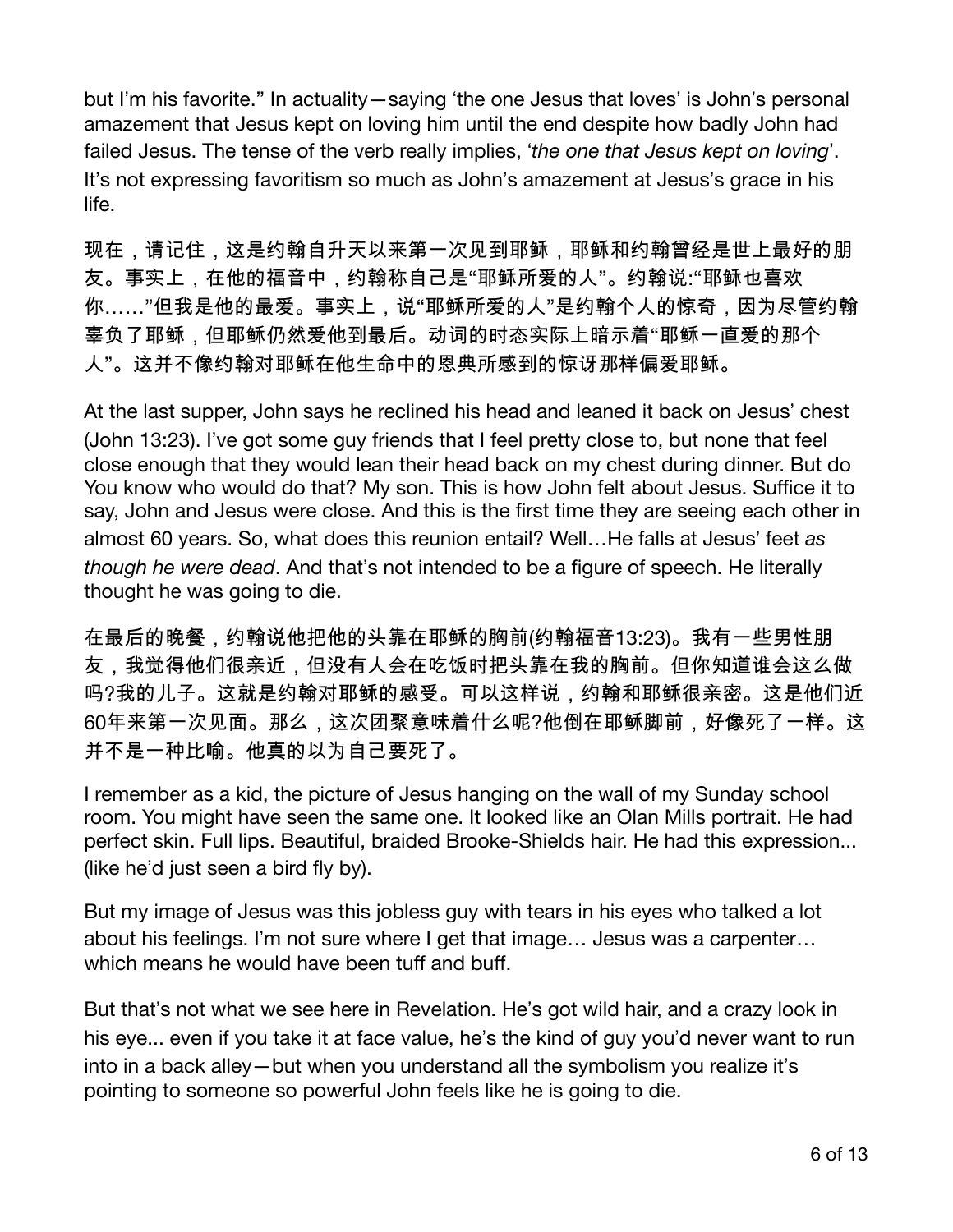我记得当我还是个孩子的时候,主日学校的墙上就挂着耶稣的画像。你可能见过同一 个。它看起来像一幅奥兰·米尔斯的画像。他有完美的皮肤。丰满的嘴唇。漂亮的,编织 成胸针状的头发。他的表情是这样的……(就像他刚刚看到一只鸟飞过一样)。

但我对耶稣的印象是,他是一个双眸含着泪的无业游子,总是大谈自己的感受。我不知 道从哪儿弄来的这张照片…耶稣是个木匠…这意味着他应该是软塌塌的。

但这不是我们在《启示录》中看到的。他的头发很乱,眼神很疯狂……即使你从表面上 看,他是那种你绝对不想在小巷里碰到的人――但当你理解了所有的象征意义,你就会 意识到它指向的是一个如此强大的人,约翰觉得自己快死了。

Now, is this a different Jesus than the one John had known? No, it's just that when he was here, and even now, this part of him is veiled, invisible to the naked eye. Truth be told, Jesus has always had this power, but throughout his ministry on earth it had been veiled.

So why is Jesus appearing this way now to John? Why not appear as John knew him on earth? Because Jesus's plan right now is not to deliver his church from persecution and pain. He's not showing up with news, "Hey, don't worry. It gets better." It's not going to get better, at least in the near future. So, instead, he shows John his power, his majesty and his love so that John can have hope in the midst of these things.

You see, in times of intense persecution, you don't need a sentimental Jesus who simply makes you feel warm at night - a Jesus who is one part genie, one part therapist, one part life-coach and the rest a warm-blanket; you need to see a Jesus sovereign over all the other powers at work in the world. Watch what happens next:

现在,这个耶稣和约翰以前认识的耶稣不一样了吗?不,只是当他在这里的时候,甚至现 在,他的这一部分都被遮掩了,肉眼是看不见的。说实话,耶稣一直有这个能力,但在 他在地上的传道中,这个能力被遮掩了。

为什么耶稣现在向约翰这样显现?为什么不以约翰在世上认识他的身份出现呢?因为耶稣 现在的计划不是让他的教会摆脱迫害和痛苦。他不会带着消息来,"嘿,别担心。它变得 更好。"情况不会好转,至少在不久的将来不会好转。

所以他向约翰显明他的能力,威严,和爱,使约翰在这些事上有指望。

你看,在遭受强烈迫害的时候,你不需要一个多愁善感的耶稣,他只会让你在夜里感到 温暖――他一半是妖怪,一半是治疗师,一半是生活教练,其余的都是温暖的毯子;你需 要看到耶稣统治世界上所有其他的力量。看看接下来会发生什么:

17 ... But he laid his right hand on me, saying, "Fear not, I am the first and the last,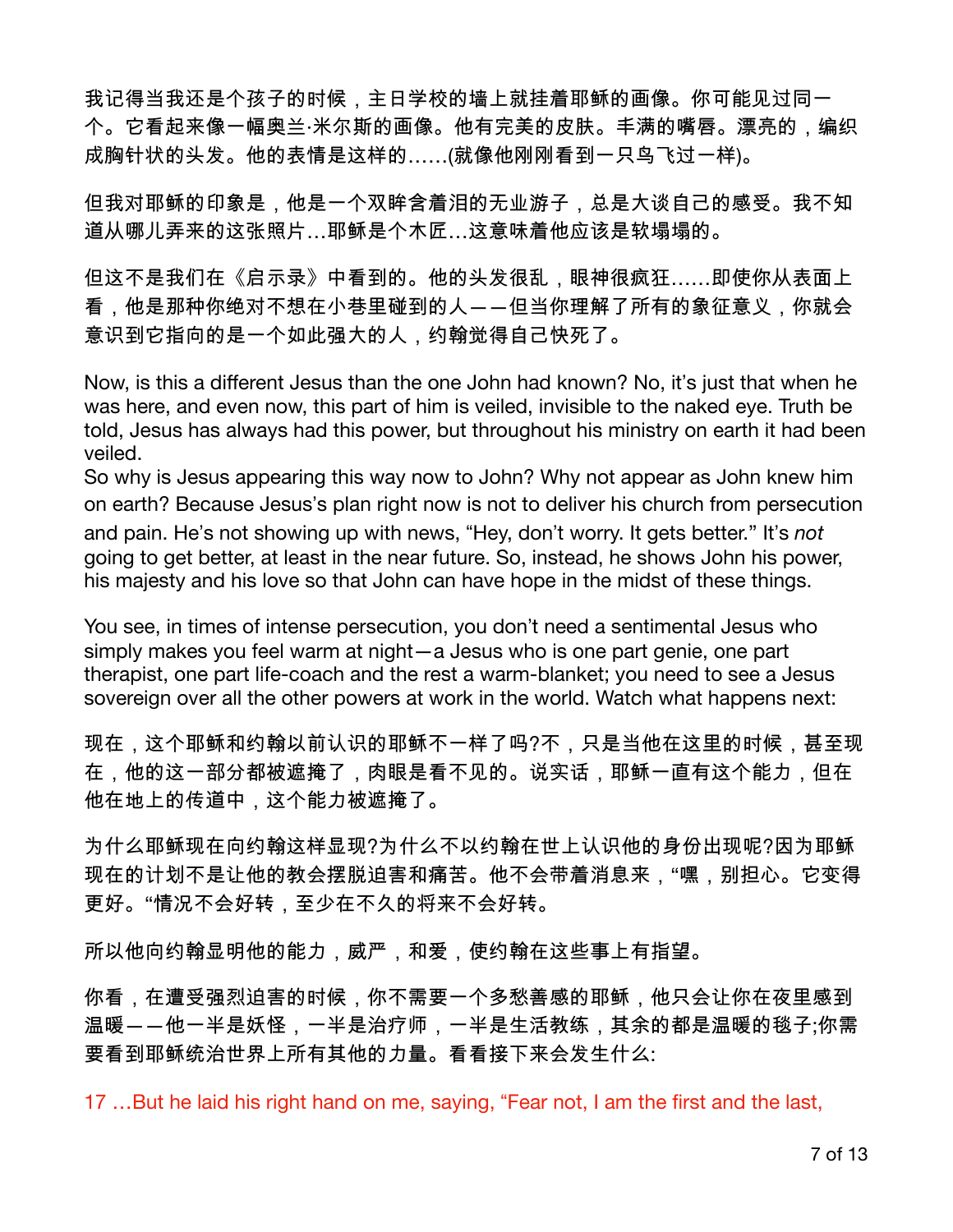## 17 ......他用右手按着我说:"不要惧怕!我是首先的,我是末后的,

First and last. Meaning that Jesus is God. And Because Jesus is God, it means he was there at the beginning; and because he's God he'll be there at the end. And if he was there at the beginning and he'll be there at the end, we can be sure he's in control in the middle as well. Jesus continues...

第一个和最后一个。意思是耶稣就是神。因为耶稣是上帝,这意味着他一开始就在那里; 因为他是上帝,他最终会在那里。如果他一开始就在那里,最后他也会在那里,我们可 以肯定他在中间也会控制。耶稣继续……

18 and the living one. I died, and behold I am alive forevermore, and I have the keys of Death and Hades.

18 又是那存活的;我曾死过,现在又活了,直活到永永远远,并且拿着死亡和阴间的钥 匙。

He's got the Keys...The powers of the world, even death and hell, they look powerful, but I have the keys. They don't go anywhere without me. They are just my servants now, serving my purposes. And that means, John, that the power of the Empire-the power of Nero and Domitian-is just an illusion.

他有钥匙…世界的力量,甚至死亡和地狱,他们看起来很强大,但我有钥匙。没有我他 们哪儿也去不了。他们现在只是我的仆人,为我的目的服务。这意味着,约翰,帝国的 力量,尼禄和多米提安的力量,只是一种幻觉。

Psalm 76:10 says "Surely the wrath of man shall praise you; the remnant of wrath you will put on like a belt..

诗 76:10人的忿怒要成全你的荣美;人的余怒,你要禁止。

Proverbs 21:1, The king's heart is a stream of water in the hand of the Lord; he turns it wherever he will.

箴言21:1王的心在耶和华手中,好像陇沟的水随意流转。

Listen: If God controls even the anger of sinful men the hearts of pagan kings, he's surely got everything else under control as well.

听着,如果上帝能控制罪人的愤怒和异教国王的心,那么他肯定也能控制其他一切。

Ephesians 1:11 Paul says that In him we have obtained an inheritance, having been predestined according to the purpose of him who works all things according to the counsel of his will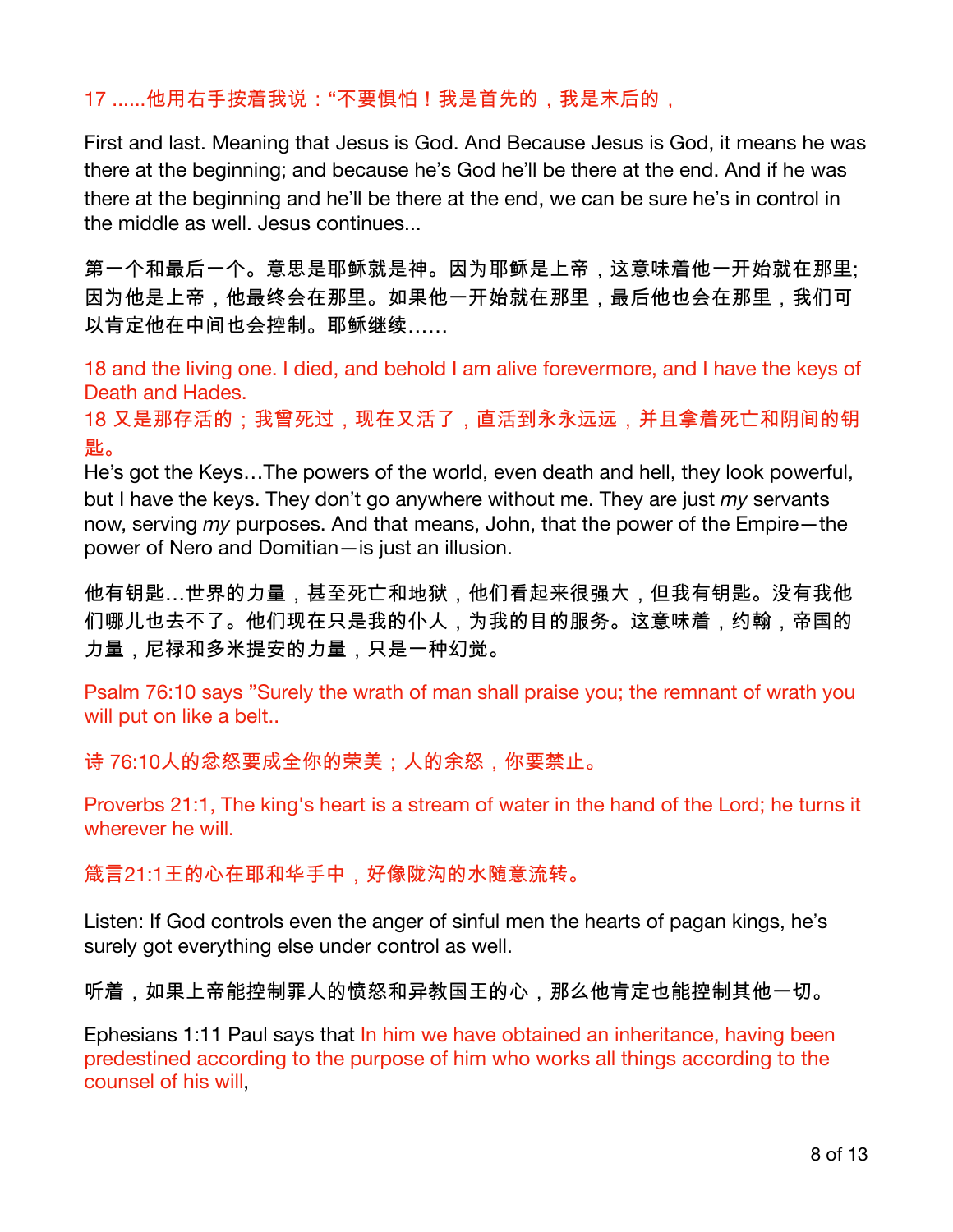以弗所书1:11保罗说我们也在他里面得了基业(注:"得"或作"成"),这原是那位随己意 行做万事的,照着他旨意所预定的,

Two words: Purpose/all things. There is not one stray molecule, not one stray cancer cell, not one stray spouse. Or here's another one:

两个词:目的/一切。没有一个游离分子,没有一个游离癌细胞,没有一个游离配偶。还有 另一个例子:

Matthew 10:29-30 29 Are not two sparrows sold for a penny? And not one of them will fall to the ground apart from your Father. 30 But even the hairs of your head are all numbered.

马太福音10:29-30\_29 两个麻雀不是卖一分银子吗?若是你们的父不许,一个也不能掉 在地上。30 就是你们的头发也都被数过了。

It's hard to get more micro than that—Birds in the sky and hairs on your head! Nothing happens apart from the will of the Father. I do want to be careful here. I'm not saying that God is the one making all these things happen to you. We live in a fallen world, and the result is a lot of people do a lot of terrible things to each other. But I am saying that Jesus promises that none of those things are outside his control and he promises to use every single one as a part of his perfect purposes in your life.

Like John, we may feel like we are on the verge of tribulation. And the purposes God is pursuing may remain a mystery to us until eternity. But the resurrection of Jesus and this vision of Jesus, assure us there is a purpose that Jesus is pursuing and he will not fail to fulfill it.

很难找到比这更微小的东西了――天上的鸟和头上的头发!没有父的旨意,就没有事发 生。这里我要小心。我并不是说上帝让这些事情发生在你身上。我们生活在一个堕落的 世界,结果是很多人对彼此做了很多可怕的事情。但我是说,耶稣应许这些事都不脱离 他的控制,他应许把每一件事都作为他在你生命中完美目的的一部分。

像约翰一样,我们可能会觉得我们正处在苦难的边缘。神所追求的目的对我们来说可能 是一个谜,直到永恒。但耶稣的复活和耶稣的异象使我们确信,耶稣追求的是一个目 标,他不会失败的。

That's the vision God gives us in the midst of tribulation. You see, the world we live in now is characterized by Jesus's first coming. Jesus was born poor, meek and mild, in a manger. He lived every one of his days under the authority of Rome. He was born into a system of severe oppression and his family had to flee from their home as refugees.

And that's still the era of history that we are in. Which means that, like Jesus, we'll find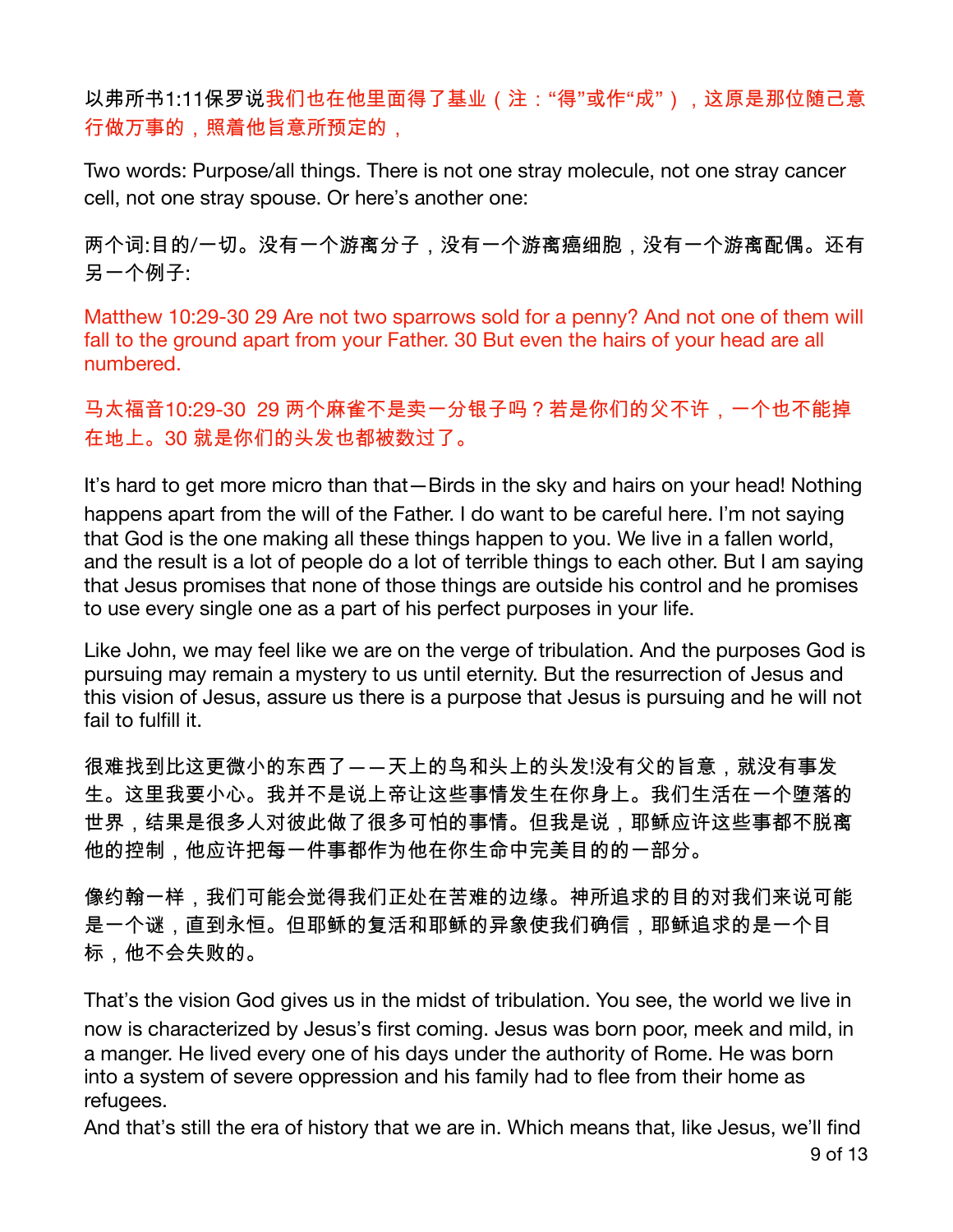ourselves sometimes in hardship. Victims of injustice. Suffering unnecessarily. Subject to the powers of Rome. And following Jesus doesn't mean escaping all that.

So, Jesus pulls back the veil and gives us a glimpse of who he is: because he died for us and overcame death, and because he is the one standing at the end, and because he has the keys, I know that in this middle part... he is faithfully working out his purposes..

这是上帝在患难中给我们的异象。你看,我们现在所生活的世界以耶稣的先到为特征。 耶稣在马槽里出生,贫穷、温顺、温和。他一生都生活在罗马的统治之下。他出生在一 个压迫严重的制度下,他的家人不得不作为难民逃离家园。

这仍然是我们所处的历史时代。这意味着,像耶稣一样,我们有时会发现自己陷入困 境。不公平的受害者。不必要的痛苦。受制于罗马的权力。跟随耶稣并不意味着要逃避 汶些。

耶稣拉回的面纱,让我们看到他是谁:因为他为我们死,战胜了死亡,因为他是站在最后,因为 他有钥匙,我知道在这中间部分...他忠实地锻炼目的...

John says, look: "The powers on earth can do all they want; but they are not the ones writing the script. And Jesus says, "Look at me. I am more powerful than you could ever imagine." Look at me: I died for you... in your worst moment I showed my love for you. Look at me: I have the keys of death and hell." John, you may not understand why you are suffering, or what it means. But you can know what it can't mean... I can't mean that I have forgotten you or lost control of your situation. So Take that off the table

约翰说:"看,世界上的强权可以为所欲为;但他们不是写剧本的人。耶稣说,看着我。我 比你想象的更强大。"

看看我:我为你而死……在你最糟糕的时候,我表达了对你的爱。看看我:我有死亡和地狱 的钥匙。"约翰,你可能不明白你为什么受苦,或者这意味着什么。但你知道它不代表什 么…我并不是说我已经忘记你或者对你的处境失去了控制。所以别再提这个了。

John, look at me: I used my greatest power to save you, and now I am using that same power to perfect my purposes in you. So, what are you afraid of? Do you really think Caesar is winning? (The only legacy he's going to leave is a cheap "hot and ready" pizza place).

John, look at me: I have the keys to death and hell. To you today: Do you think I can't control the coronavirus? I have the keys to that... Do you think I don't know you need a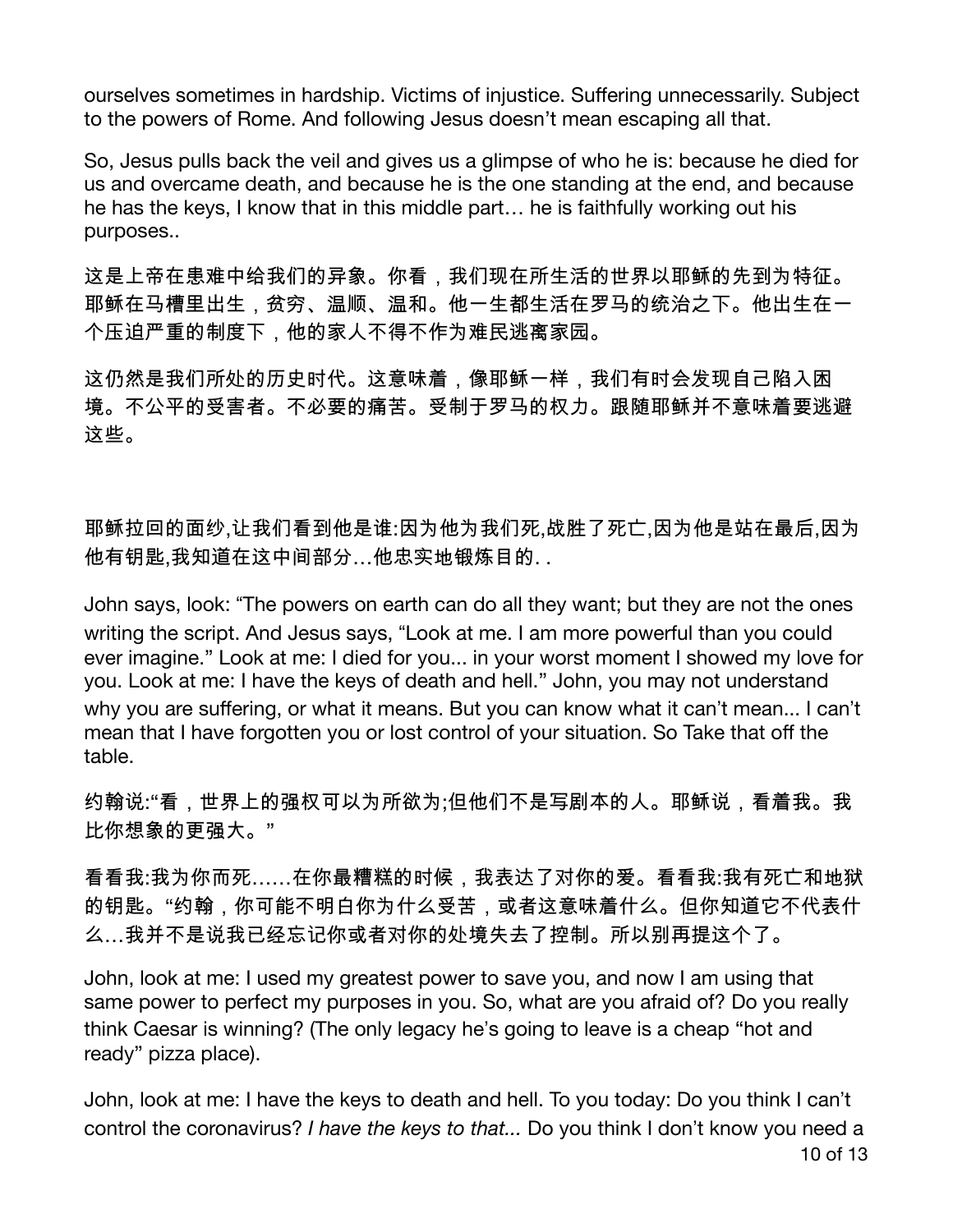job? I've go the Keys... Do you think I don't know you're worried about your marriage? I've got the Keys...

约翰,你看看我:我曾用我最大的能力拯救你,现在我也要用同样的能力在你里面成全我 的旨意。那么,你怕什么呢?你真的认为凯撒会赢吗?(他留下的唯一遗产是一家廉价的 "热腾腾的"披萨店)。

约翰,看看我:我有通往死亡和地狱的钥匙。今天对于您:您认为我不能控制冠状病毒吗? 我有钥匙…你以为我不知道你需要一份工作吗?我去拿钥匙了……你以为我不知道你在担 心你的婚姻吗?我有钥匙...

John, LOOK AT ME! Look at my power! Look at my control! Look at my love! Why do you doubt? Let me tell you what I most love about John: John is the Apostle who most talked about the love of God. Paul may have been the church's greatest theologian, but no Bible writer comes close to John in their description of the beauty of the love of God.

For example...1 John 4:8 Anyone who does not love does not know God, because God is love.

约翰,看着我!看看我的力量!看看我的控制能力!看 在我的爱!你为什么怀疑?让我告诉你 我最喜欢约翰的什么:约翰是最常谈论上帝之爱的使徒。保罗也许是教会中最伟大的神学 家,但在对神之爱之美的描述上,没有哪个圣经作者能与约翰相提并论。

例如,约翰一书4:8没有爱心的,就不认识神,因为神就是爱。

How could he say that? Patmos certainly didn't feel like love. Rome didn't feel like love. Yesterday didn't feel like love. Today didn't feel like love. Tomorrow doesn't look like love. It's because he'd seen Jesus! 1 John 1:1-4: we have seen with our eyes, which we looked upon and have touched with our hands, ... 2 the life was made manifest, and we have seen it, and testify to it and proclaim to you the eternal life, ... 3 that which we have seen and heard we proclaim also to you, so that you too may have fellowship with us; and indeed our fellowship is with the Father and with his Son Jesus Christ. 4 And we are writing these things so that our joy may be complete.

他怎么能这么说呢?拔摩岛当然不喜欢爱。罗马感觉不像爱。昨天的感觉不像爱。今天感 觉不像是爱。明天不像爱。因为他见过耶稣!约翰一书1:1-4: 论到从起初原有的生命之 道,就是我们所听见、所看见、亲眼看过、亲手摸过的。2 (这生命已经显现出来,我 们也看见过,现在又作见证,将原与父同在,且显现与我们那永远的生命传给你们。) 3 我们将所看见、所听见的传给你们,使你们与我们相交。我们乃是与父并他儿子耶稣 基督相交的。

4 我们将这些话写给你们,使你们(注:有古卷作"我们")的喜乐充足。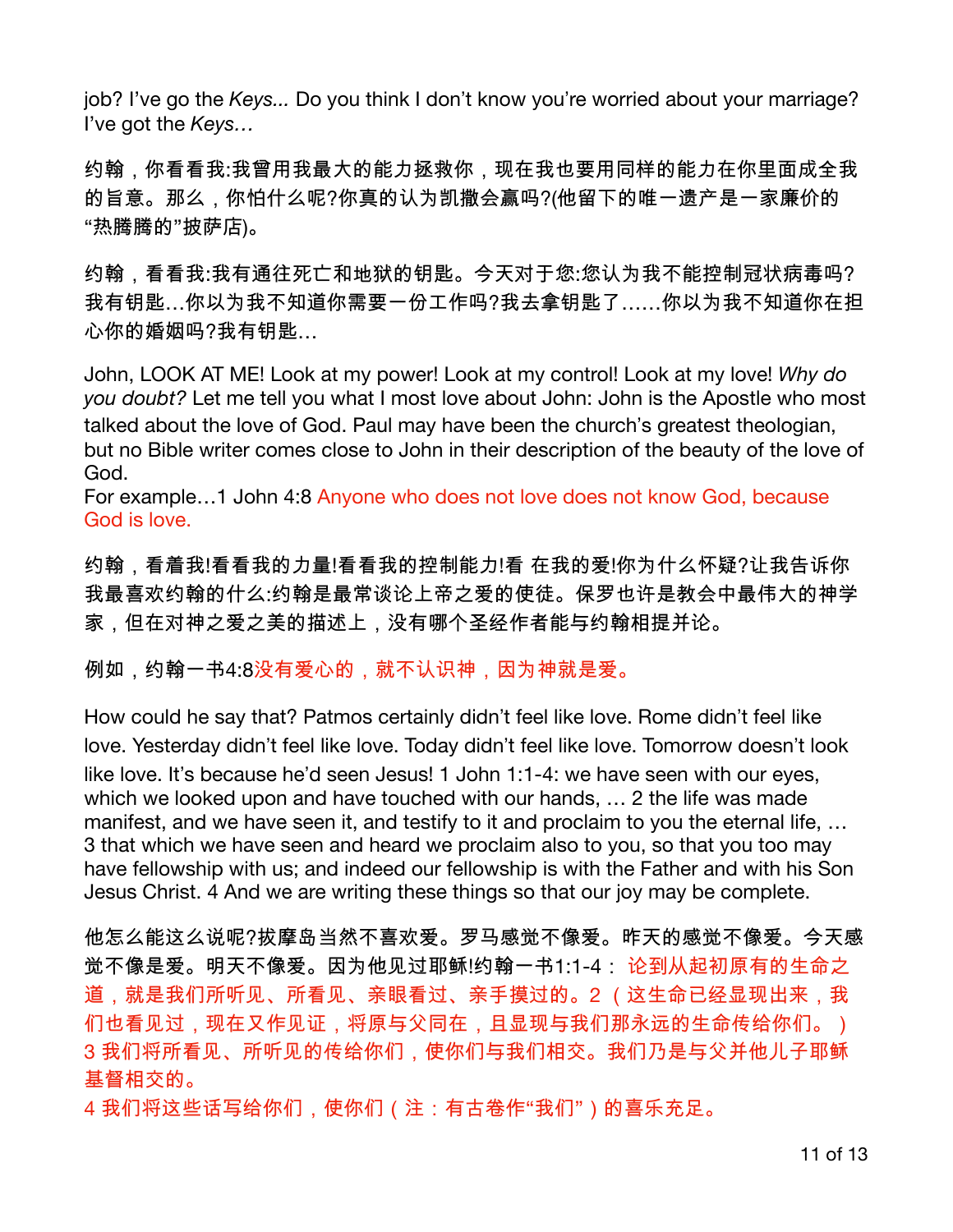Then "I've seen his power." Through the Resurrection and right here in Rev 1. I know it doesn't feel like it now, but trust me, he is love! And this is love. Here's what I know: Some of you need to see Jesus this way this Christmas. Some of you really want to hear me say, "God is going to end all your problems." But that is not necessarily true. At least in the short run. The time of tribulation may last a little while longer. (It won't be forever, but it may be a for a little while longer. You may think you want a belief that promises if you're a good person, then God will remove all the problems of your life. But here's the thing: You'll never come to know Jesus that way. The only way to come to know Jesus... is to go through the pains and struggles of life. And I know some of you don't want to hear that. You are sitting there saying, "I don't receive that. I stand against that in the name of Jesus." And I know I could grow a bigger church if I would promise you that all your struggles will go away if you follow Jesus.

然后"我看到了他的力量。通过复活,就在启示录1中。我知道现在感觉不是这样,但是 相信我,他就是爱!这就是爱。以下是我所知道的:今年圣诞节,你们中的一些人需要以这 种方式来看待耶稣。有些人真的很想听我说:"神会解决你所有的问题。"但这并不一定是 真的。至少在短期内是这样。苦难的时间可能还会持续一段时间。不会是永远,但可能 会持续一段时间。你可能认为你想要一个信仰,这个信仰承诺,如果你是一个好人,神 就会消除你生活中所有的问题。但问题是:这样你永远不会认识耶稣。认识耶稣的唯一途 径就是经历生命中的痛苦和挣扎。我知道你们有些人不想听到这些。你坐在那里说:"我不 接受。"我以耶稣的名义反对这种做法。"我知道我可以建立一个更大的教会,如果我向 你保证,如果你跟随耶稣,你所有的挣扎都会消失。

Listen...Oak trees in storm-rich areas are the strongest, because winds force the roots to go deeper. You don't get stronger sitting on a beach, you get stronger going through the storm. I acknowledge that these problems are real and they could take you out. The coronavirus is real can take you out. Divorce can take you out. A spouse abandoning you can take you out. Addiction can take you out. Abuse is real. Losing a child is real and can take you out. I'm just here tell you that Jesus is real, too, and he's bigger than that problem.

Christian Counselor Larry Crabb said, "On the island of Patmos, Jesus did not give John relief from dire circumstances, Instead he gave him an unforgettable vision fo the Son of God.

听着,在暴风雨多发地区的橡树是最强壮的,因为风会迫使橡树的根扎得更深。坐在沙 滩上你不会变得更强壮,你会在暴风雨中变得更强壮。我承认这些问题是真实存在的, 它们可能会让你出局。冠状病毒是真的可以把你带走。离婚会带你出去。抛弃你的配偶 会让你出局。上瘾会让你出局。虐待是真实的。失去孩子是真实的,会让你伤心。我只 是想告诉你,耶稣也是真实存在的,他比这个问题更重要。